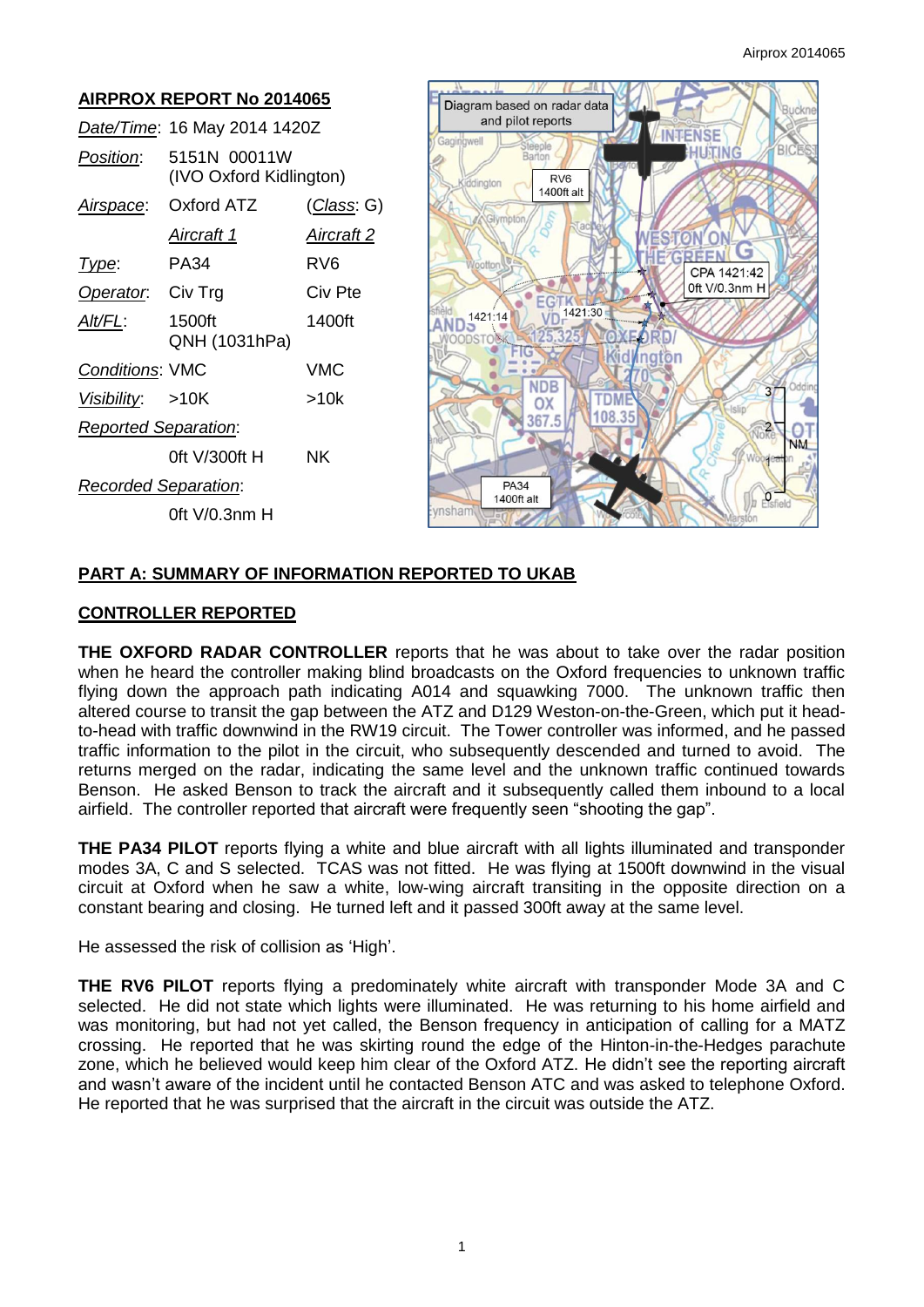## **Factual Background**

The weather at Brize Norton was recorded as:

METAR EGVN 161350Z 09003KT 9999 FEW045 BKN060 21/09 Q1031 BLU NOSIG

## **Analysis and Investigation**

## **CAA ATSI**

An Airprox was reported by the pilot of a Piper Seneca II (PA34) when it came into confliction with a Vans RV-6 just beyond the boundary of the Oxford ATZ. The Oxford ATZ is defined as a circle, 2nm radius, centred on the longest notified runway (01/19) up to 2000ft, Class G airspace.

The PA34 was operating VFR on a local training flight from Oxford and was in receipt of an Aerodrome Control Service from Oxford Tower.

At 1419:40 the Oxford radar controller had observed the RV6 north of Oxford, heading south and transmitted blind to try to establish contact. As the RV6 continued southbound the Oxford radar controller continued to transmit blind and, at 1420:10, the Radar controller initiated a telephone call to the Tower controller and called the Tower controller's attention to the RV6, stating that it was not talking to Radar. The Radar controller continued to try and establish contact with the RV6 by transmitting blind. At 1420:55 the PA34 reported downwind, and the Tower controller instructed the pilot to report final (Figure 1). The RV6 was 3.2nm north of the PA34, on a converging heading.



Figure 1.

At 1421:40 the Oxford Tower controller informed the PA34 of "*traffic just crossing the circuit to the east of us not talking to radar believed to be approximately circuit altitude*" (Figure 2). The RV6 was 2.1nm northeast of the aerodrome, just outside the ATZ and, at CPA, the two aircraft were 0.2nm apart, both at 1400ft. The pilot of the PA34 reported that the traffic was in sight.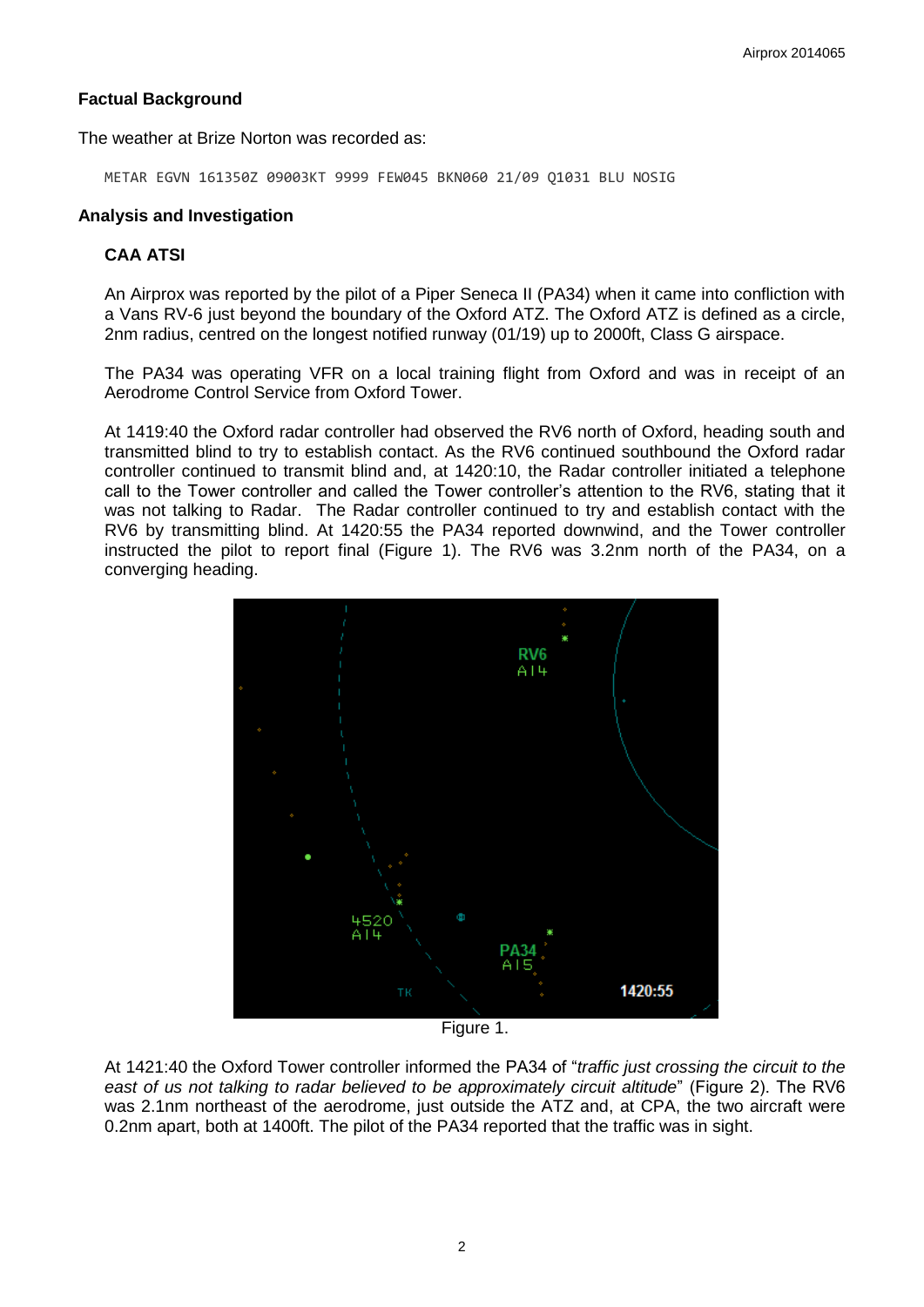

Figure 2.

The report from the pilot of the PA34 stated that they first sighted the aircraft at 2km away and that the aircraft was level opposite direction, constant bearing and closing, with a high risk of collision.

The report from Oxford ATSU stated that the unknown traffic (the RV6) appeared to transit the gap between the ATZ and D129 in confliction with the PA34 in the circuit. The PA34 reported to the ATSU that they had gained visual contact, descended, and turned to avoid whilst also displaying a greater aircraft cross-section so the other aircraft could see him. Oxford asked Benson to track the RV6 and the pilot subsequently reported that he did not see the PA34 in the circuit. The report from the ATSU stated that 'shooting the gap' between the Oxford ATZ and Weston-on-the-Green is a relatively common occurrence.

The Approach radar controller drew the Tower controller's attention to the RV6 at 1420:10, however the PA34 was not informed of the presence of the RV6 until 1421:40, as the aircraft were passing. Notwithstanding, the pilot of the PA34 reported sighting the RV6 at a distance of 2km and took action to avoid a collision.

An Airprox was reported between a PA34 in the Oxford ATZ and an RV6 operating outside the ATZ. Traffic information issued by the Oxford Tower controller was not given in sufficient time to assist the pilot of the PA34 to discharge his collision avoidance responsibility.

## **UKAB Secretariat**

The RV6 pilot was required to either obtain permission from Oxford ATC to enter the ATZ, or maintain clear of the  $ATZ<sup>1</sup>$ , which he did. Additionally, for flights in the vicinity of an airfield he was required to conform to the pattern of traffic formed by other aircraft intending to land at that aerodrome, or keep clear of the airspace in which the pattern is formed<sup>2</sup>. Both pilots shared an equal responsibility to avoid a collision and not to fly into such proximity as to create a danger of collision. $3$  If the geometry is considered to be head-on then both pilots were required to manoeuvre to the right<sup>4</sup>, although given that the PA34 was operating in the visual circuit and the RV6 was outside the ATZ, a left turn could be considered the better option in these circumstances.

 $\overline{a}$ Rules of the Air 2007 (as amended) Rule 45 (Flights within Aerodrome Traffic Zones)

<sup>2</sup> Ibid.,Rule 12 Flights in the vicinity of an aerodrome.

<sup>3</sup> Ibid., Rule 8 (avoiding Aerial Collisions).

<sup>4</sup> Ibid. Rule 10 (Approaching head-on).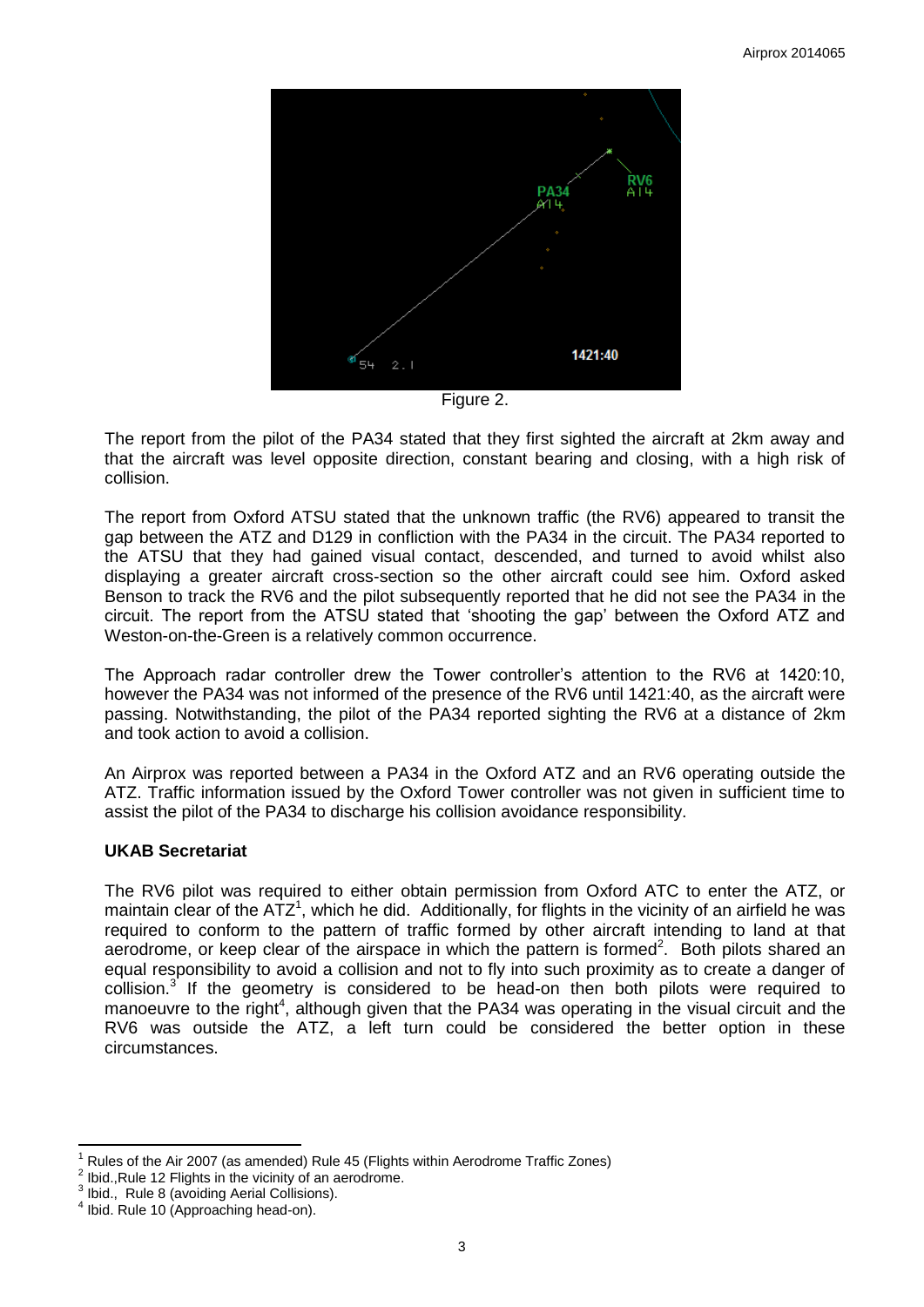#### **Summary**

An Airprox was reported on 16 May 2014 at 1420 between a PA34 in the Oxford visual circuit at 1500ft and a RV6 transiting outside the ATZ at 1400ft. The PA34 received Traffic Information from the Oxford Tower controller and took avoiding action, the RV6 pilot did not see the PA34.

#### **PART B: SUMMARY OF THE BOARD'S DISCUSSIONS**

Information available included reports from the pilots of both aircraft, transcripts of the relevant RT frequencies, radar photographs/video recordings, reports from the air traffic controllers involved and reports from the appropriate ATC and operating authorities.

The Board first looked at the actions of the RV6 pilot. The discussion commenced with general agreement that good airmanship would suggest that a call to Oxford ATC to inform them of his position and intended routing would have been preferable so that Oxford could then have given him traffic information on their circuit traffic and thus allow the RV6 pilot to decide on a different route or height if necessary. There then followed a vigorous debate within the Board's membership regarding the RV6 pilot's choice to route between the Oxford ATZ and D129 in the first place, the impact that this might have had on aircraft operating at Oxford, and his choice of altitude. It was recognised that he was technically within his rights to route as he did, particularly given that modern GPS navigational systems allowed pilots to accurately skirt around airspace and obstructions to a fine degree, but a discussion then ensued about the wisdom of whether the pilot had left himself any room to manoeuvre should there have been opposite direction traffic or other conflicts. In the end, what the pilot members of the Board could agree on was that out of consideration for other aircraft operators, the RV6 pilot would have been better served by selecting a different altitude for his transit such that vertical separation existed with respect to traffic that might have been in the Oxford circuit or radar pattern.

Turning to the PA34 pilot, the Board noted that he seemed to be flying quite a large circuit pattern and that this had contributed to him and the RV6 coming into conflict just outside the ATZ. They also noted that he had reported seeing the RV6 at a range of 2km, and wondered why he had not therefore taken more positive actions to avoid it. Notwithstanding the fact that ATZs were there to provide protection for those conducting visual circuits, and that pilots should therefore endeavour to remain well within their confines, the requirement to avoid aerial collisions did not absolve those in the visual circuit and ATZs from taking actions to avoid other aircraft that might be flying close by. In this respect, the GA pilot members were clear that they felt that the PA34 pilot could have done more to avoid the RV6 given that he had seen it at 2km distance and that he was about to exit the ATZ himself due to his larger than normal circuit.

Finally, the Board considered the action of Oxford ATC. It was agreed that the radar controller had done all that he could, firstly in trying to contact the RV6 pilot and then in passing traffic information to the Tower controller. There was then some discussion about whether the Tower controller should have passed this information to the PA34 sooner, and the Board noted the ATSI comment that "Traffic Information issued by the Oxford Tower controller was not given in sufficient time to assist the pilot of the PA34 to discharge his collision avoidance responsibility". Nevertheless, because the PA34 pilot saw the RV6 at 2 km away, it was agreed that the lateness of Traffic Information was immaterial in this instance.

In determining the cause, after quite a robust debate the Board eventually agreed, by a majority, that the PA34 pilot did not take sufficient avoiding action on first sighting the RV6. They also determined that because the PA34 had the RV6 in sight at an early stage there was no risk of actual collision since effective and timely actions were taken (although more could have been done to prevent this being an Airprox at all); they therefore categorised the risk as a C.